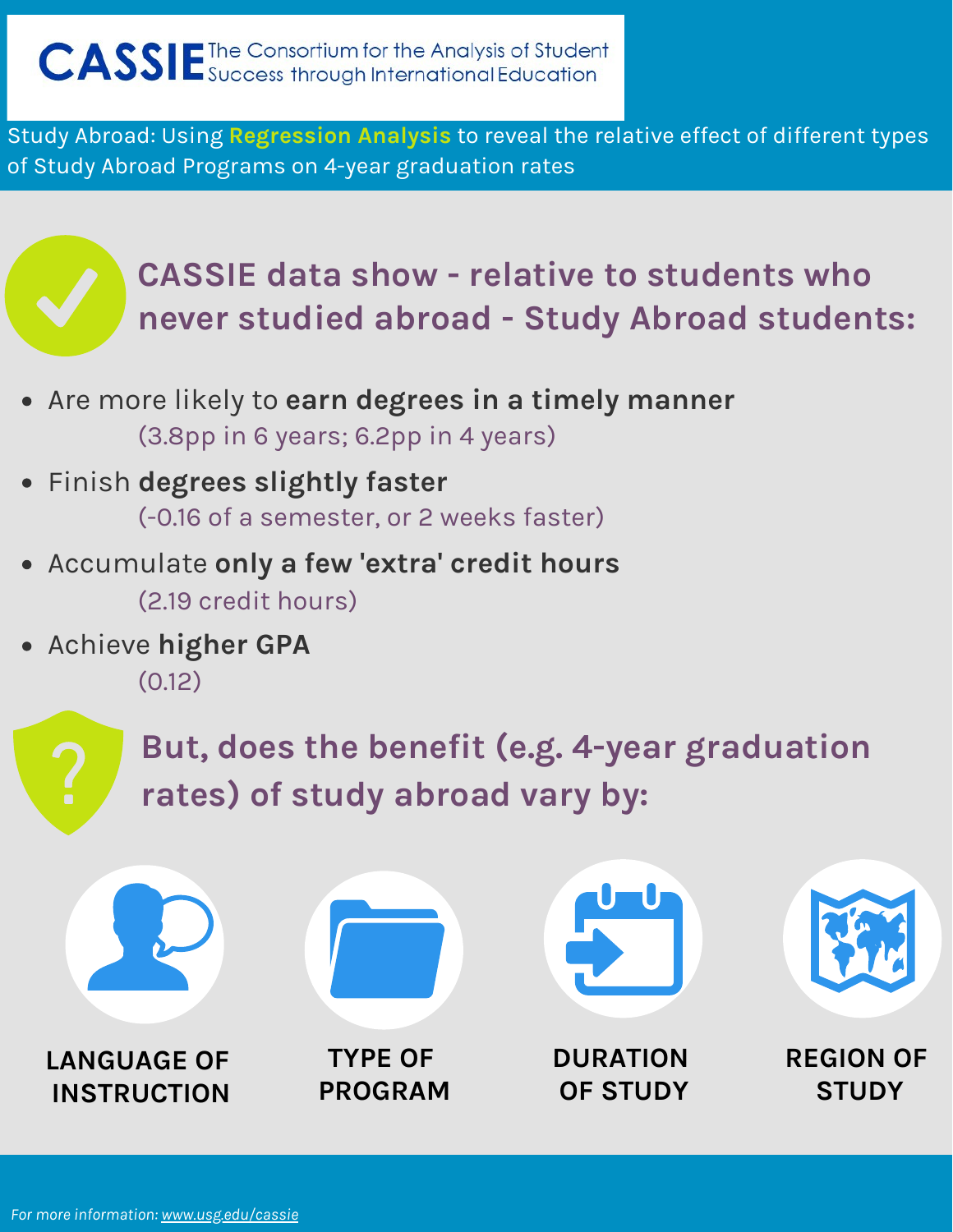### LANGUAGE OF INSTRUCTION Descriptive Statistics

% of students who graduated in 4 years

![](_page_1_Figure_4.jpeg)

### Effect of LANGUAGE OF INSTRUCTION

![](_page_1_Picture_6.jpeg)

World Language **(-1.87pp)**

![](_page_1_Picture_8.jpeg)

**[baseline]** 

![](_page_1_Picture_10.jpeg)

Mix (-0.77pp) *[NSS]*

![](_page_1_Picture_12.jpeg)

**Programs taught in a World Language are associated with slightly lower 4-year graduation rates than those taught in English.**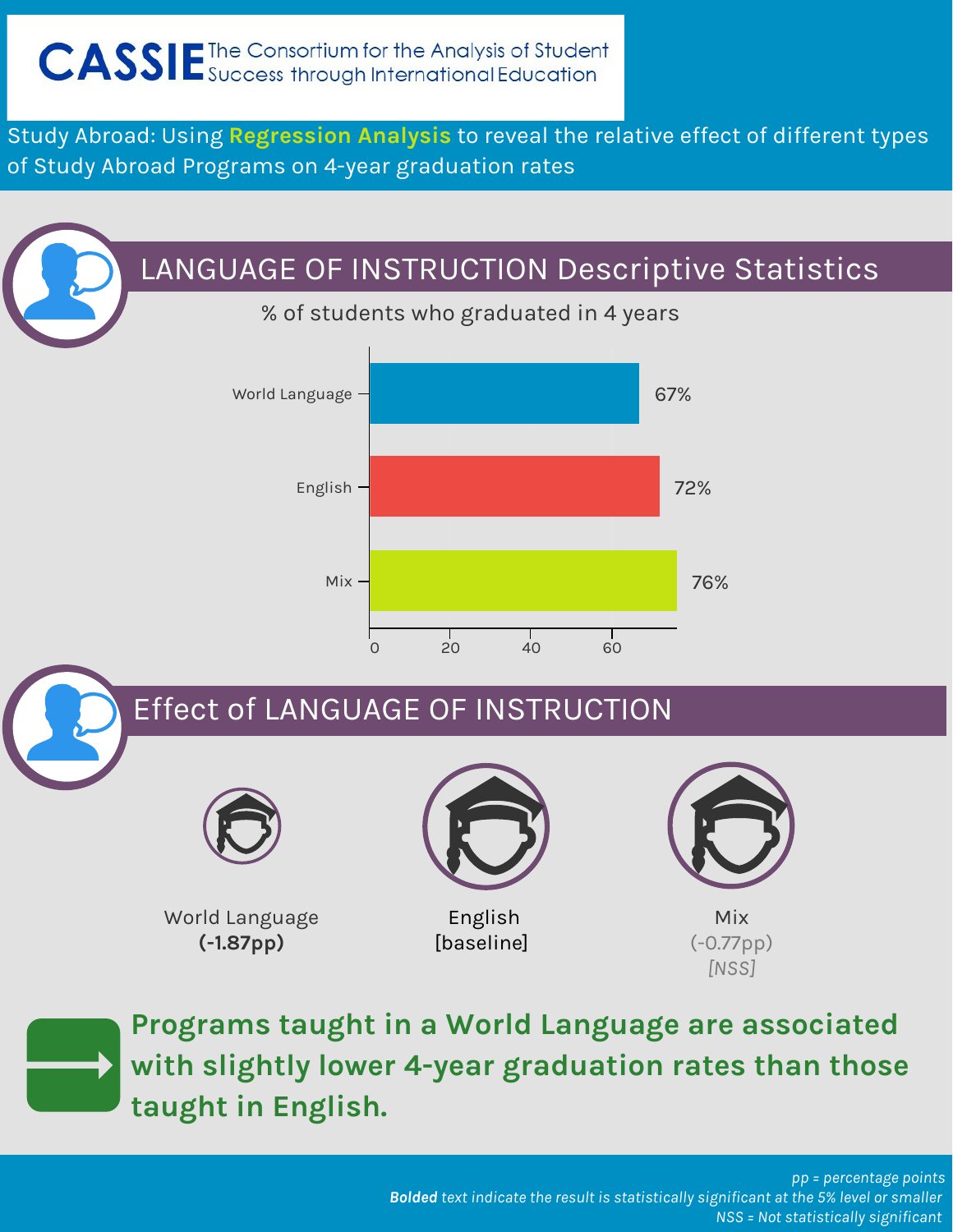## DURATION OF STUDY Descriptive Statistics

#### % of students who graduated in 4 years

![](_page_2_Figure_4.jpeg)

### Effect of DURATION OF STUDY

![](_page_2_Picture_6.jpeg)

![](_page_2_Picture_7.jpeg)

< 2 weeks **(-3.6pp)**

2-8 weeks **[baseline]** 

![](_page_2_Picture_10.jpeg)

8 - 1 semester (-1.6pp) *[NSS]*

1 semester **(-9.0pp)**

![](_page_2_Picture_13.jpeg)

 $\bigodot$ 

**Programs that last less than 2 weeks, 1 semester or greater than 1 semester are associated with lower 4-year graduation rates than programs that last 2-8 weeks.**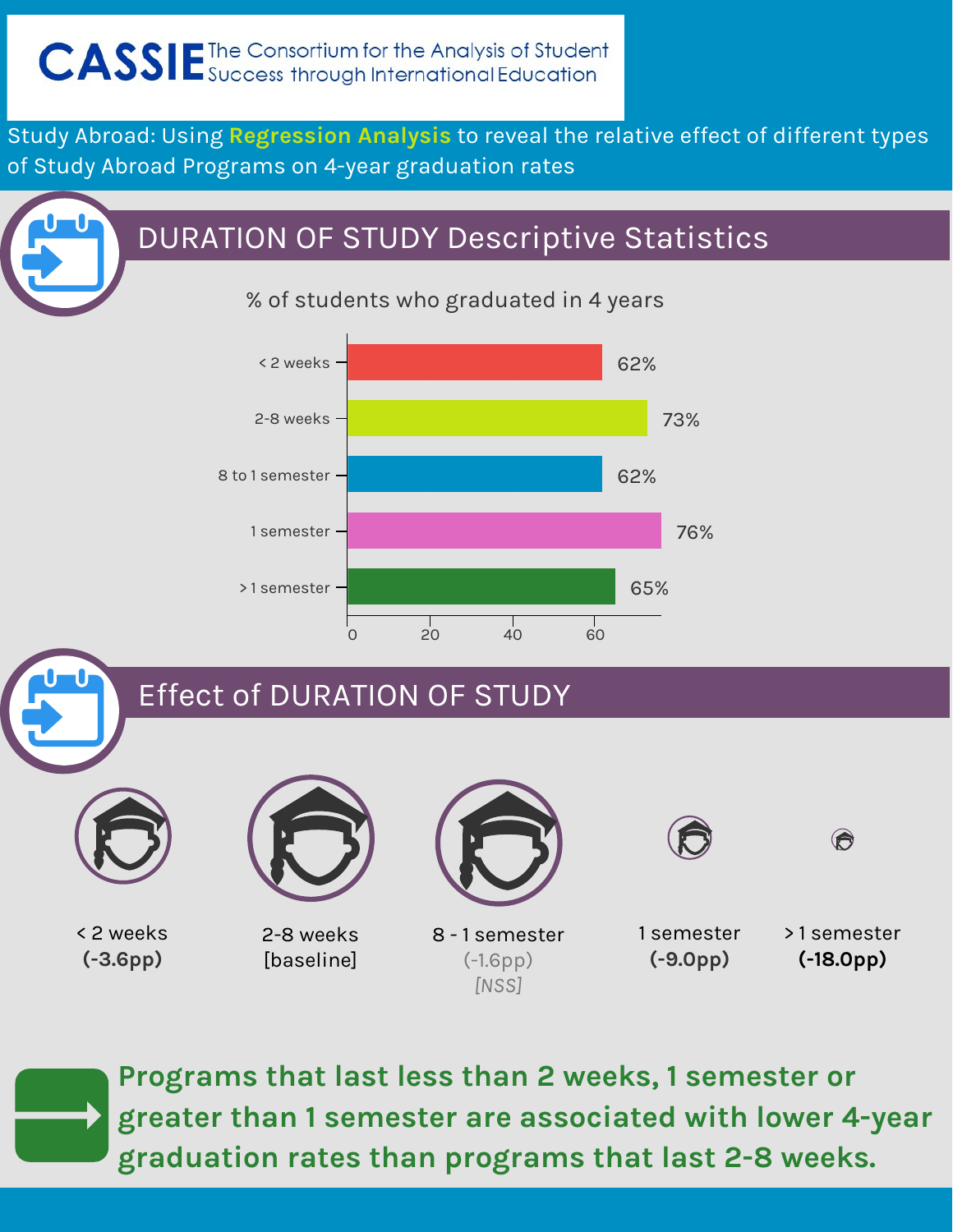## TYPE OF PROGRAM Descriptive Statistics

% of students who graduated in 4 years

![](_page_3_Figure_4.jpeg)

![](_page_3_Picture_5.jpeg)

# Effect of TYPE OF PROGRAM

![](_page_3_Picture_7.jpeg)

**[baseline]** 

Provider **(3.5pp)**

Exchange **(-2.8pp)**

**Other** (-0.2pp) *[NSS]*

![](_page_3_Picture_12.jpeg)

**Provider (Exchange) programs are associated with slightly higher (lower) 4-year graduation rates than Home Programs.** 

*'Home Program' refers to College and University Programs and 'Provider 'refers to Third Party Provider*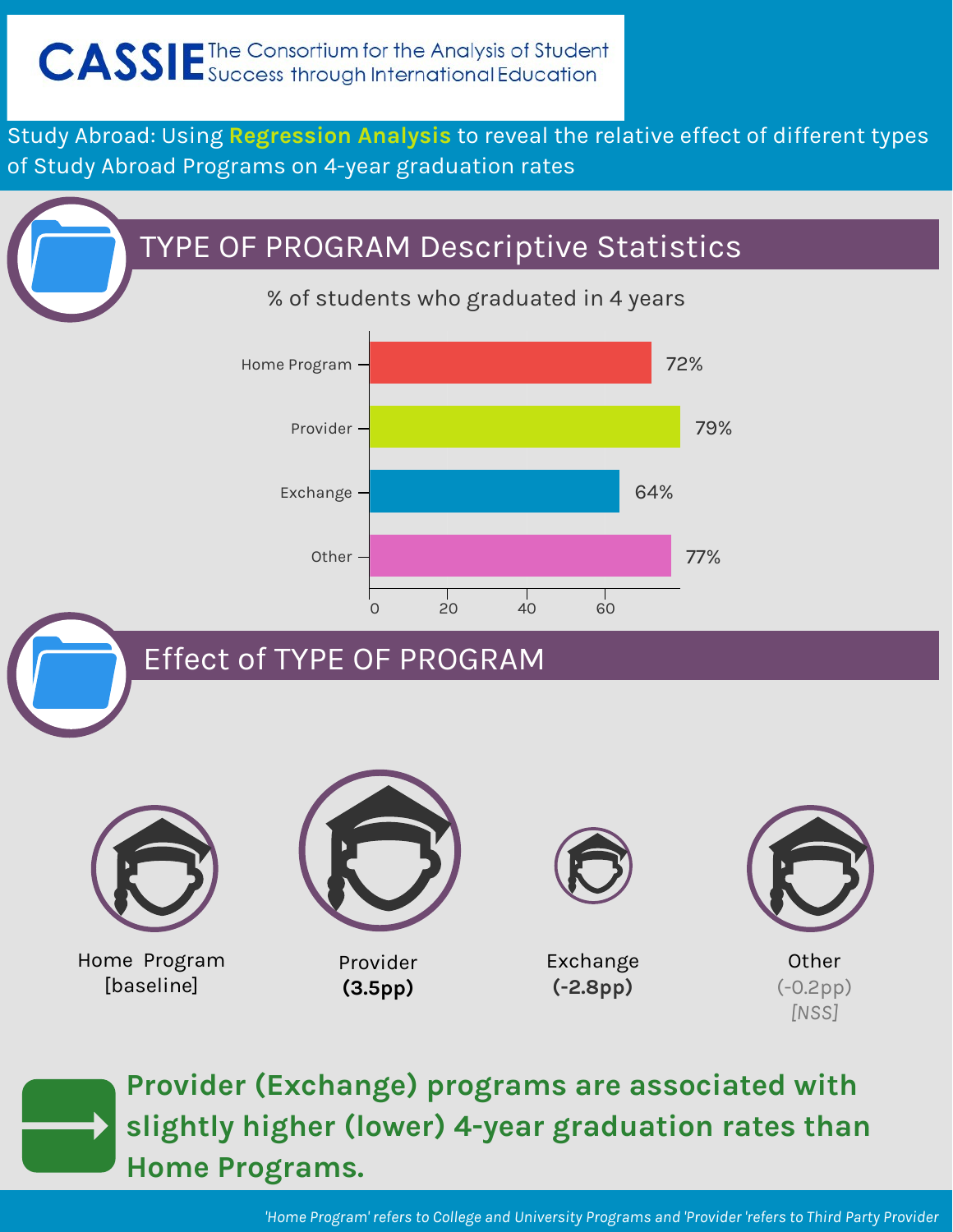### REGION OF STUDY Descriptive Statistics

% of students who graduated in 4 years

![](_page_4_Figure_4.jpeg)

### Effect of REGION OF STUDY

![](_page_4_Picture_6.jpeg)

![](_page_4_Picture_7.jpeg)

**Programs in Africa (Latin America, Asia) are associated with higher (lower) 4-year graduation rates compared with programs in Europe.**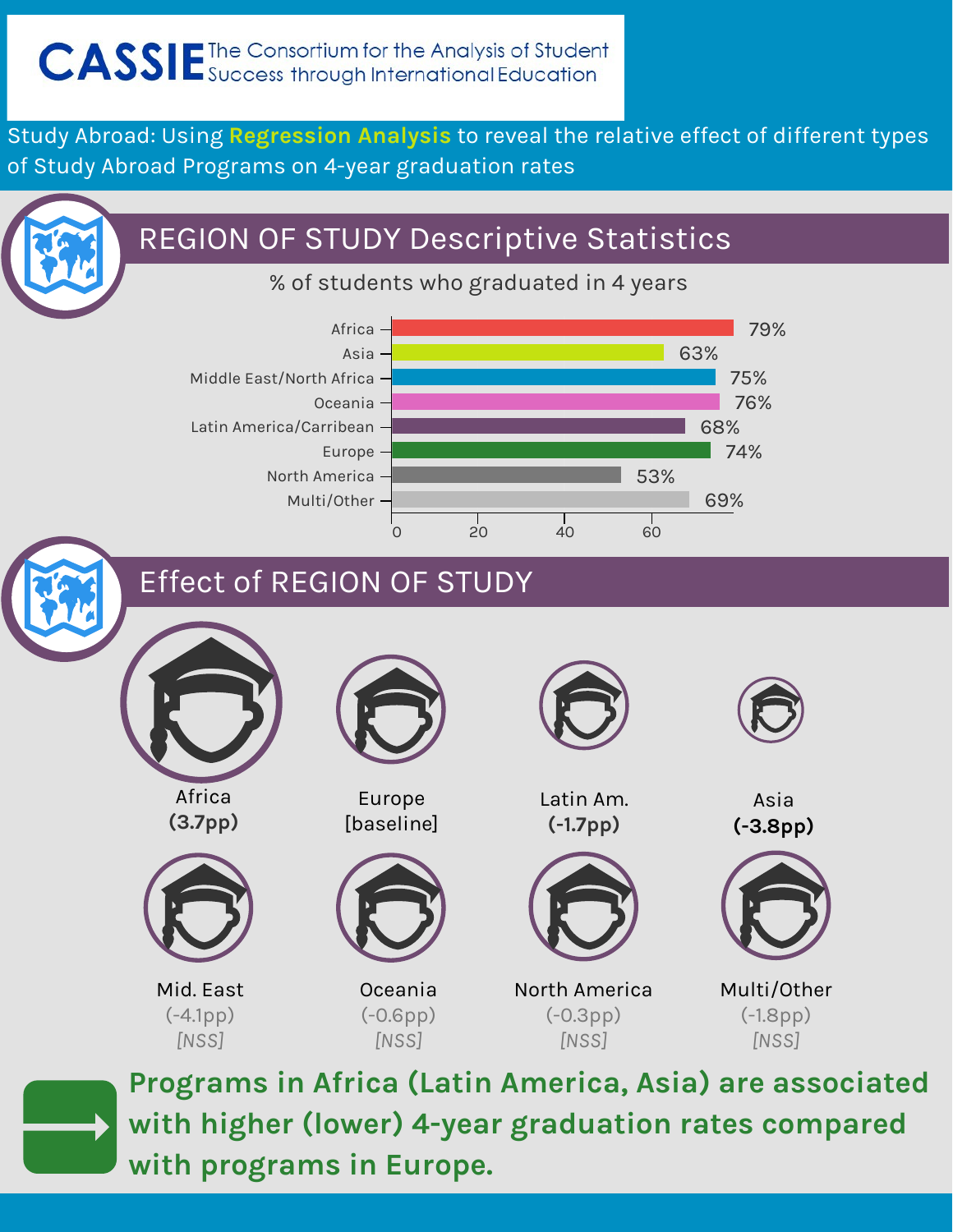#### Study Abroad: **Need-Based Aid** vs **No Need-Based Aid** Descriptive Statistics

![](_page_5_Figure_2.jpeg)

*\* Refers to the graduation rate of students who remain enrolled until their 3rd year 'Semesters to Degree', 'Credit Hours Earned at Degree' and 'GPA at Degree' are all conditional on graduation. Need-based aid students are defined here as receiving need-based aid in their first term.*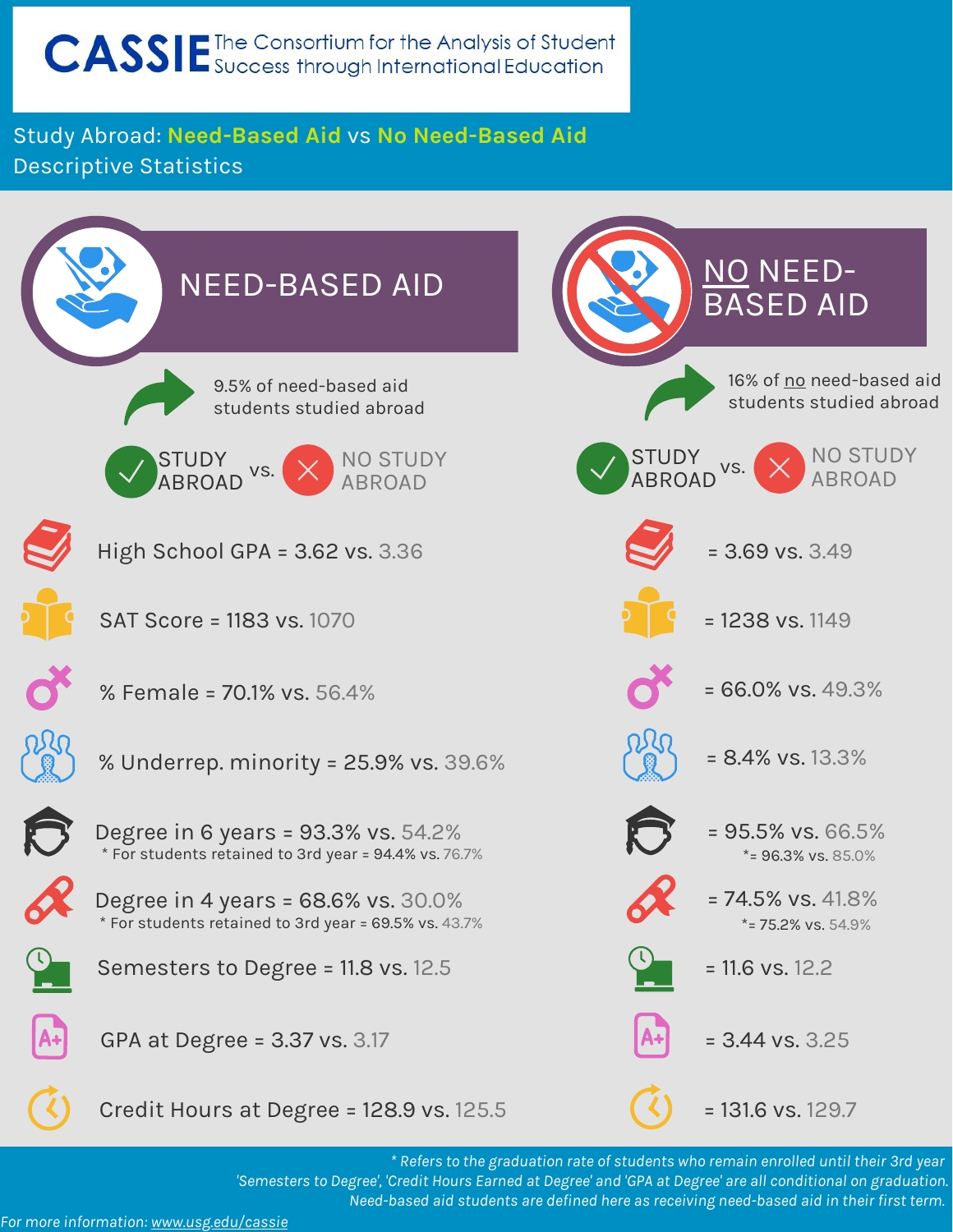#### Study Abroad: **Need-Based Aid** vs **No Need-Based Aid** Matching Analysis

![](_page_6_Figure_2.jpeg)

*of observations at any single institution. As a consequence, the magnitude of these results are often larger than when this restriction is imposed. Results should be interpreted with this caveat in mind.*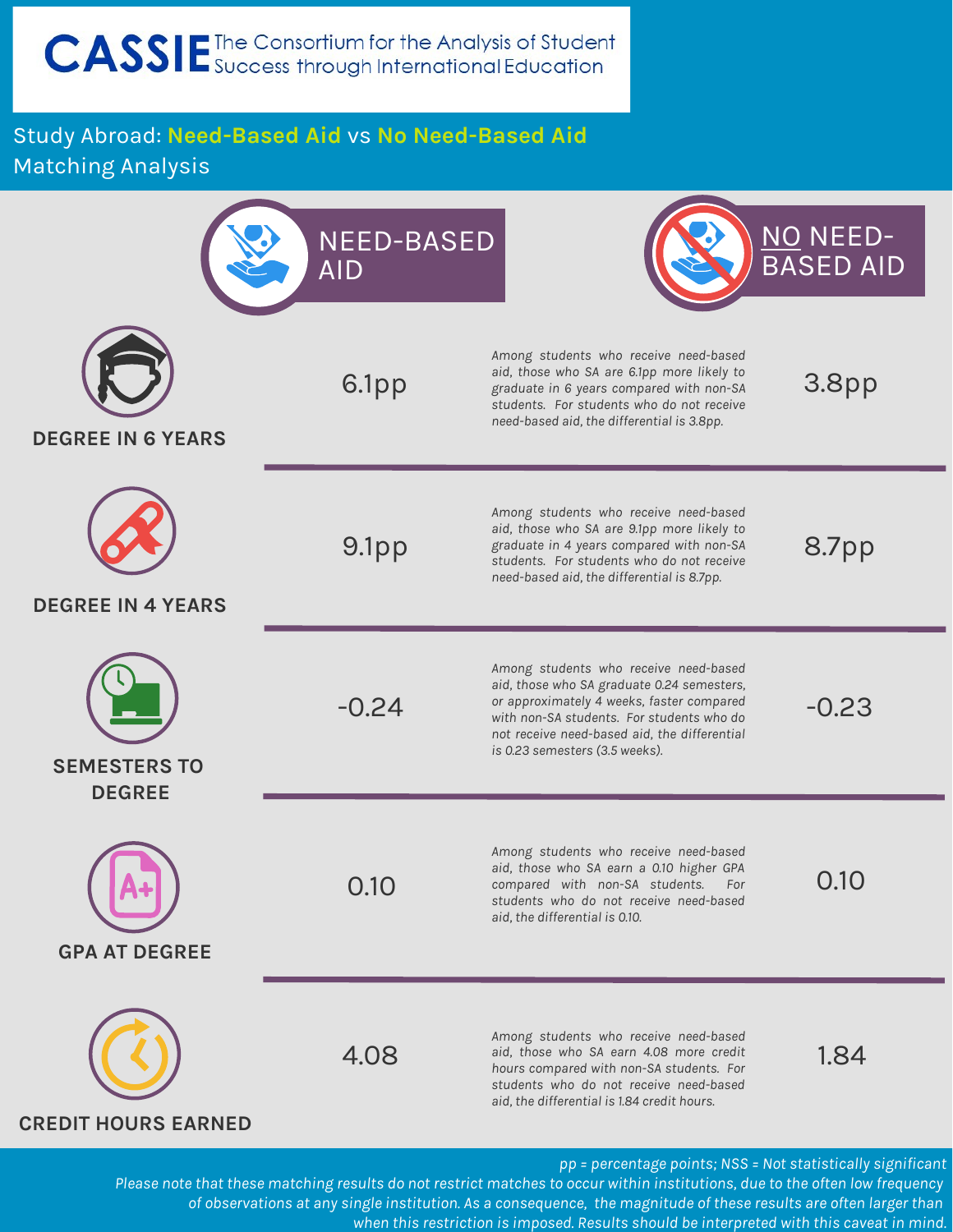#### Study Abroad: **First Generation Status** vs **Not First Generation Status** Descriptive Statistics

![](_page_7_Figure_2.jpeg)

*\* Refers to the graduation rate of students who remain enrolled until their 3rd year 'Semesters to Degree', 'Credit Hours Earned at Degree' and 'GPA at Degree' are all conditional on graduation.*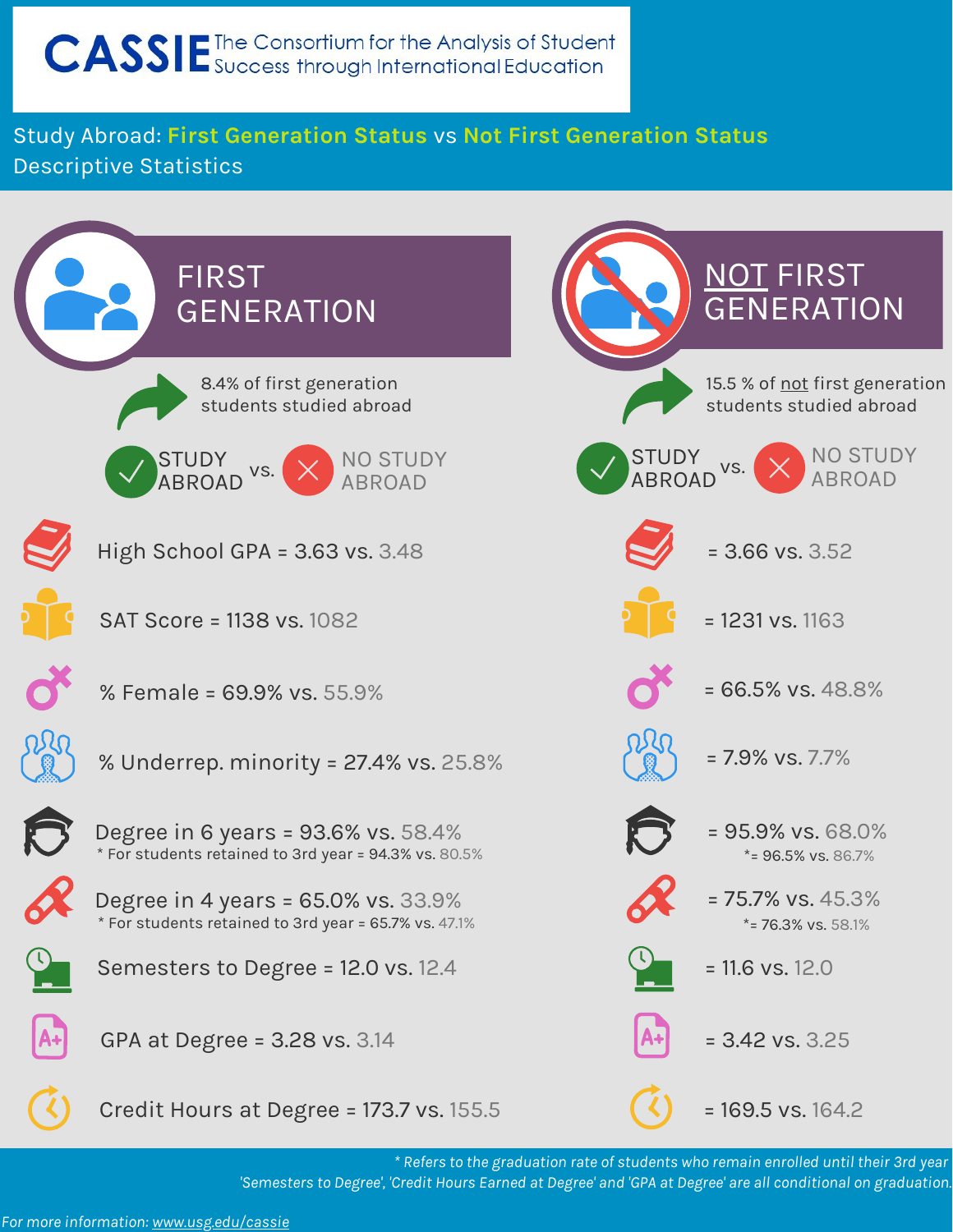#### Study Abroad: **First Generation Status** vs **Not First Generation Status** Matching Analysis

|                                                                                                                                                                                            | <b>FIRST</b><br><b>GENERATION</b> |                                                                                                                                                                                                                                                                         | NOT FIRST         |
|--------------------------------------------------------------------------------------------------------------------------------------------------------------------------------------------|-----------------------------------|-------------------------------------------------------------------------------------------------------------------------------------------------------------------------------------------------------------------------------------------------------------------------|-------------------|
| <b>DEGREE IN 6 YEARS</b>                                                                                                                                                                   | 6.5                               | Among students who are first generation<br>status, those who SA are 6.5pp more likely<br>to graduate in 6 years compared with non-<br>SA students. For students who are not first<br>generation status, the differential is 3.2pp.                                      | 3.2 <sub>pp</sub> |
| <b>DEGREE IN 4 YEARS</b>                                                                                                                                                                   | 11.4pp                            | Among students who are first generation<br>status, those who SA are 11.4pp more likely<br>to graduate in 4 years compared with non-<br>SA students. For students who are not first<br>generation status, the differential is 9.2pp.                                     | 9.2 <sub>pp</sub> |
| <b>SEMESTERS TO</b><br><b>DEGREE</b>                                                                                                                                                       | $-0.29$                           | Among students who are first generation<br>status, those who SA graduate 0.29<br>semesters, or approximately 5 weeks, faster<br>compared with non-SA students. For<br>students who are not first generation<br>status, the differential is 0.23 semesters (4<br>weeks). | $-0.23$           |
| <b>GPA AT DEGREE</b>                                                                                                                                                                       | 0.11                              | Among students who are first generation<br>status, those who SA earn a 0.10 higher GPA<br>compared with non-SA students. For<br>students who are not first generation<br>status, the differential is 0.09.                                                              | 0.09              |
| <b>CREDIT HOURS EARNED</b>                                                                                                                                                                 | 6.88                              | Among students who are first generation<br>status, those who SA earn 6.88 more credit<br>hours compared with non-SA students. For<br>students<br>who<br>not<br>first<br>are<br>generation status, the differential is 2.00<br>credit hours.                             | 2.00              |
| pp = percentage points; NSS = Not statistically significant<br>Blace pate that these matching results do not restrict matches to securewithin institutions, due to the efter lew frequency |                                   |                                                                                                                                                                                                                                                                         |                   |

*Please note that these matching results do not restrict matches to occur within institutions, due to the often low frequency of observations at any single institution. As a consequence, the magnitude of these results are often larger than when this restriction is imposed. Results should be interpreted with this caveat in mind.*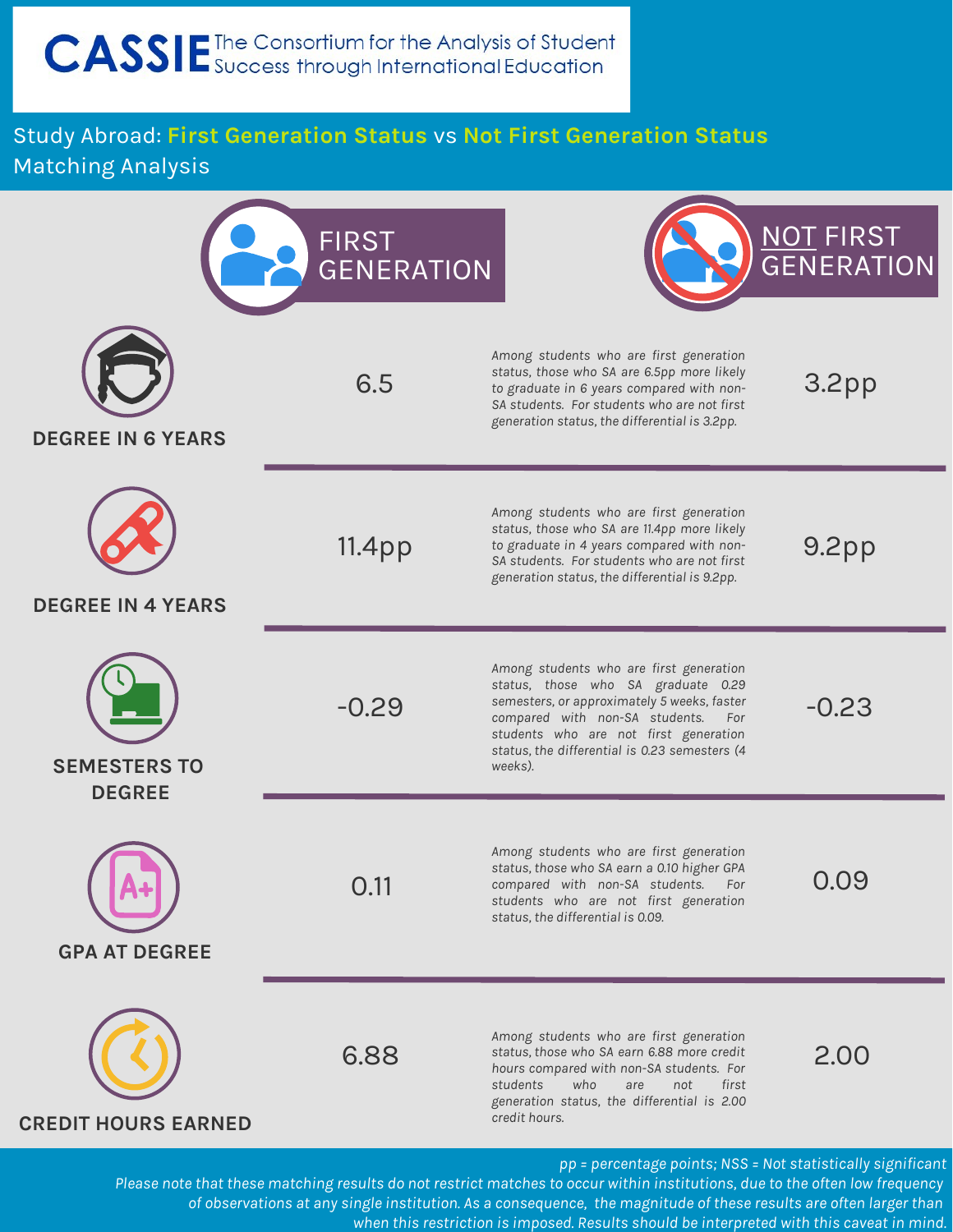Study Abroad: **Underrepresented minority (URM)** vs **Not URM** Descriptive Statistics

![](_page_9_Figure_2.jpeg)

*\* Refers to the graduation rate of students who remain enrolled until their 3rd year 'Semesters to Degree', 'Credit Hours Earned at Degree' and 'GPA at Degree' are all conditional on graduation. Underrepresented minorities are defined here as American Indian/Alaskan Native, Black or African American, Hispanic, and Native Hawaiian/Pacific Islander.*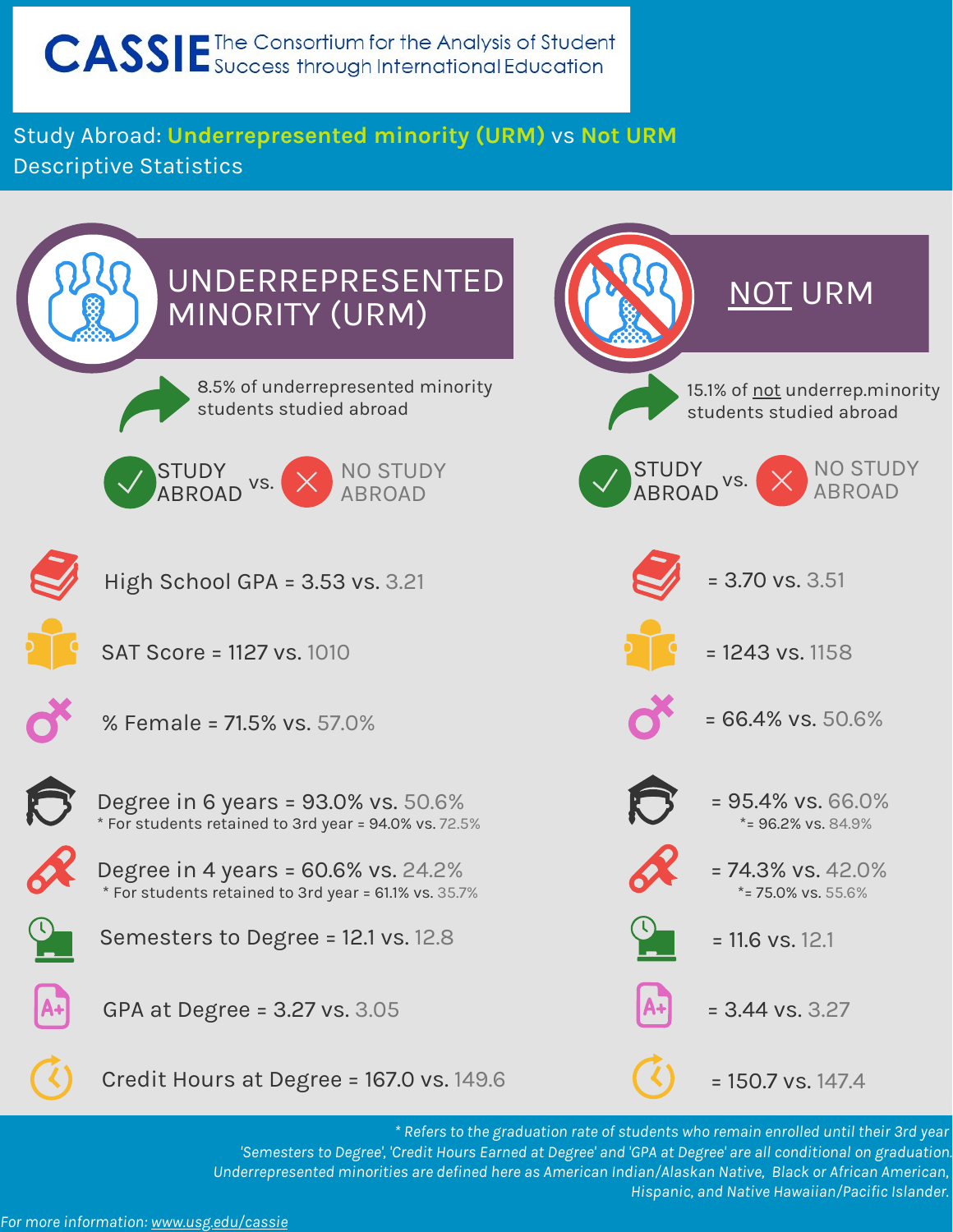Study Abroad: **Underrepresented minority (URM)** vs **Not URM** Matching Analysis

![](_page_10_Figure_2.jpeg)

*Please note that these matching results do not restrict matches to occur within institutions, due to the often low frequency of observations at any single institution. As a consequence, the magnitude of these results are often larger than when this restriction is imposed. Results should be interpreted with this caveat in mind.*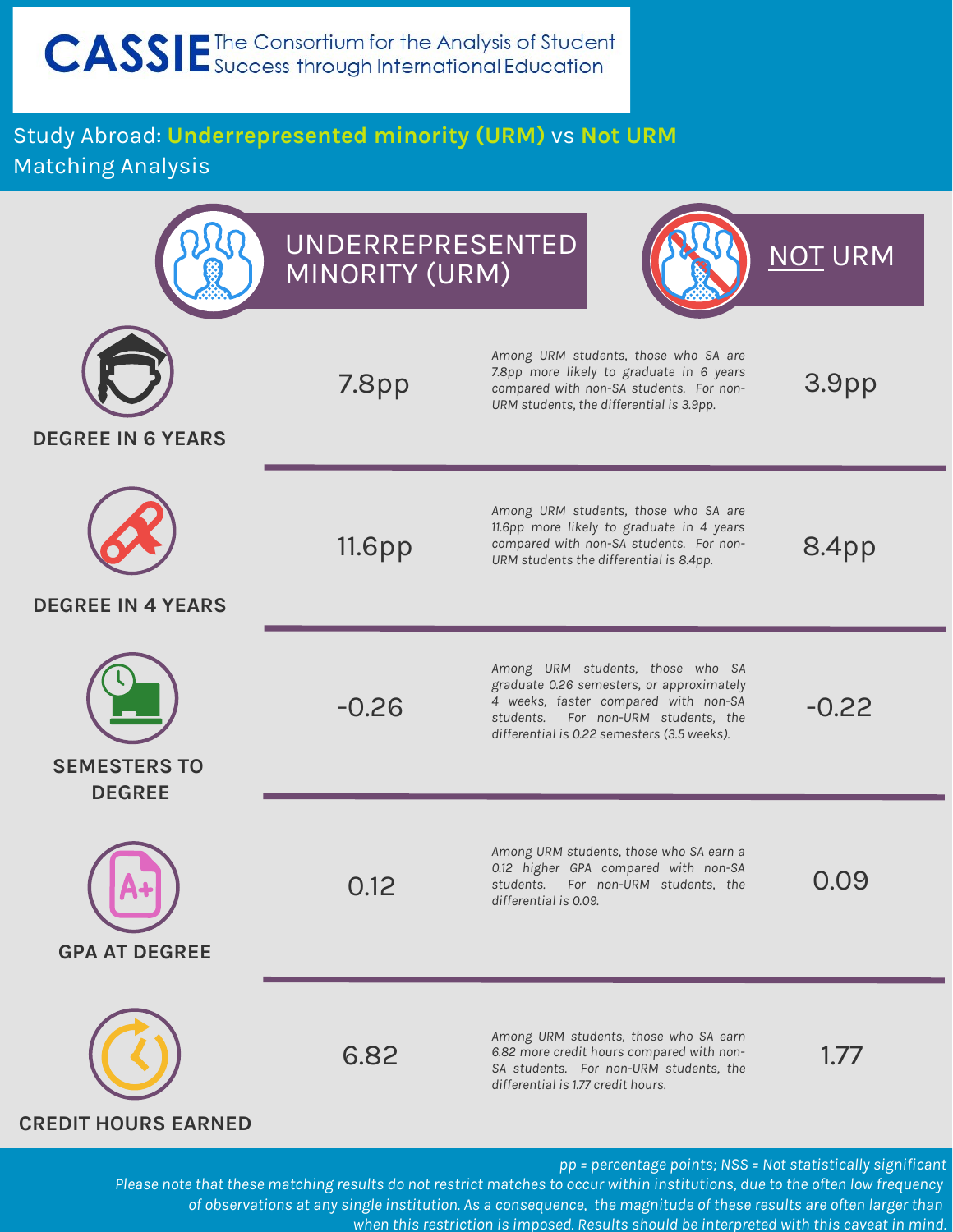#### Study Abroad: **STEM** vs **Not STEM** Majors Descriptive Statistics

![](_page_11_Figure_2.jpeg)

*\* Refers to the graduation rate of students who remain enrolled until their 3rd year Semesters to Degree', 'Credit Hours Earned at Degree' and 'GPA at Degree' are all conditional on graduation. STEM majors are defined here as majoring in a STEM discipline in their first term.*